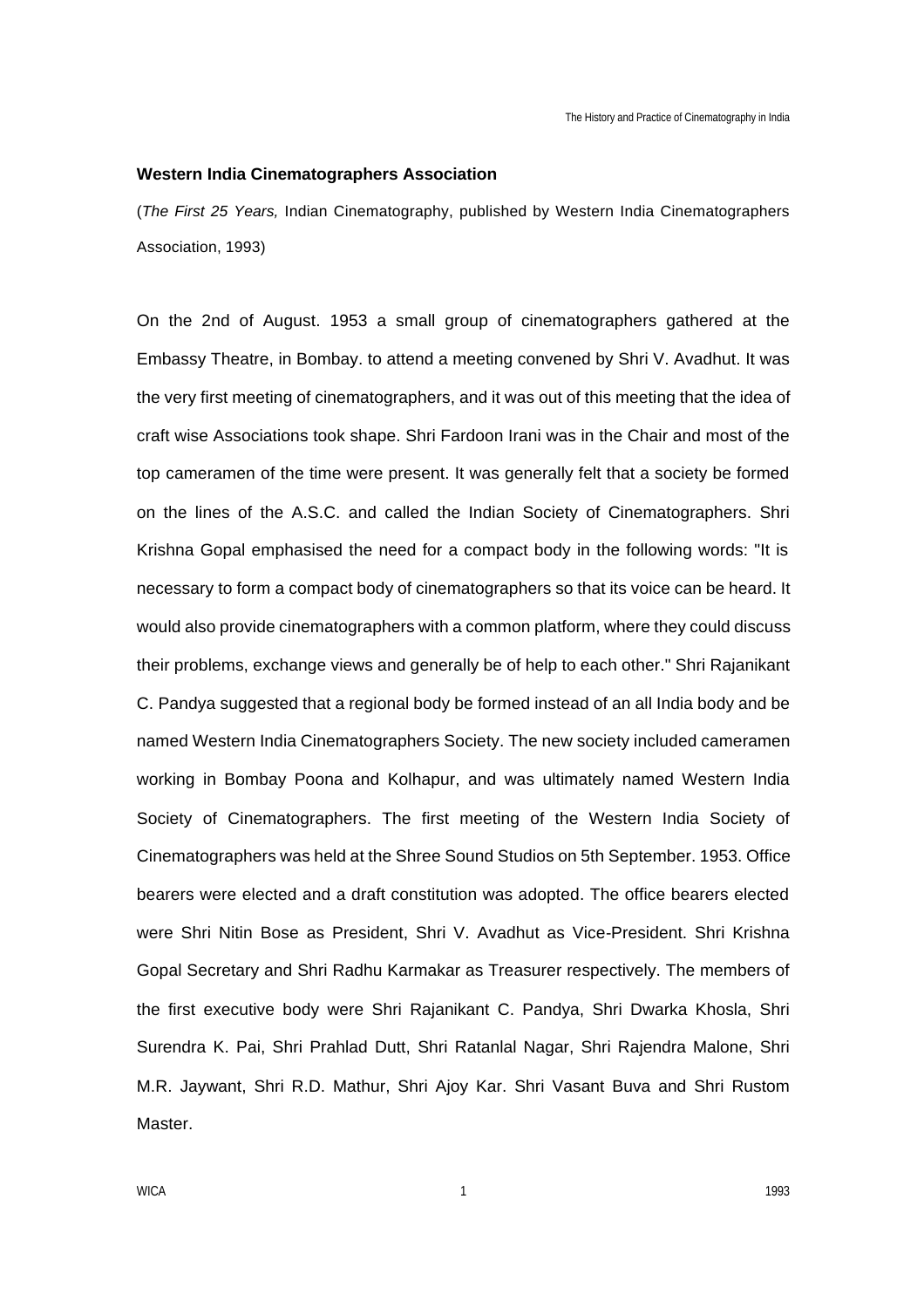Kumari Nargis (Smt. Nargis Dutt) and Shri Raj Kapoor were the first to accept life membership. At the 12th meeting of the Western India Society of Cinematographers' held on 23rd January 1954. Shri Dwarka Khosla resigned and on his recommendation Shri Haren Bhatt was co-opted as a member of the Executive Committee.

Working as a Society. the Western India Society of Cinematographers' was unable to solve effectively the various problems of its members. It was felt that these could be handled better if the Society registered itself as a Trade Union. At the 39th meeting of the Executive Committee it was decided to re-organise the Society as a Trade Union. At the General Body Meeting of the Society held on 9th April, it was unanimously decided that the Society be registered as a trade union. On 30th April, 1955 the registrar of Trade Unions Bombay State, registered the Society under Indian Trade Union Act. 1929 as the Western India Cinematographers' Association. The registered office was at Shree Sound Studios, Dadar, Bombay-400 014.

The first General Body Meeting of the newly formed Western India Cinematographers' Association was held on 28th May, 1955 at Shree Sound Studios. Office bearers and members of the Executive Committee were elected by ballot papers for the first time. The office bearers elected were Shri NitinBose as President, Shri Gordhanbhai Patel as Vice-President. Shri Krishna Gopal as general Secretary and Shri Radhu Karmakar as Treasurer respectively. The members of the Managing Committee were Shri V. Avadhut, Shri Rajanikant C. Pandya Shri Rustom P. Master, Shri Dronacharya, Shri R.D. Mathur, Shri S.S. Verma, Shri K.S. Gupte, Shri M.N. Malhotra, Shri Babubhai Mistry, Shri Jaywant Pathare, Shri Taru Dutt, Shri Rajendra Malone and Shri M.M. Vaidya respectively. The draft constitution was adopted with some amendments.

The various trades within the film industry followed W .I.C.A.'s example and started forming craftwise Trade Unions. The Association welcomed the formation of other Trade Unions and at their  $8<sup>th</sup>$  meeting, W.I.C.A.Managing Committee mooted the idea of a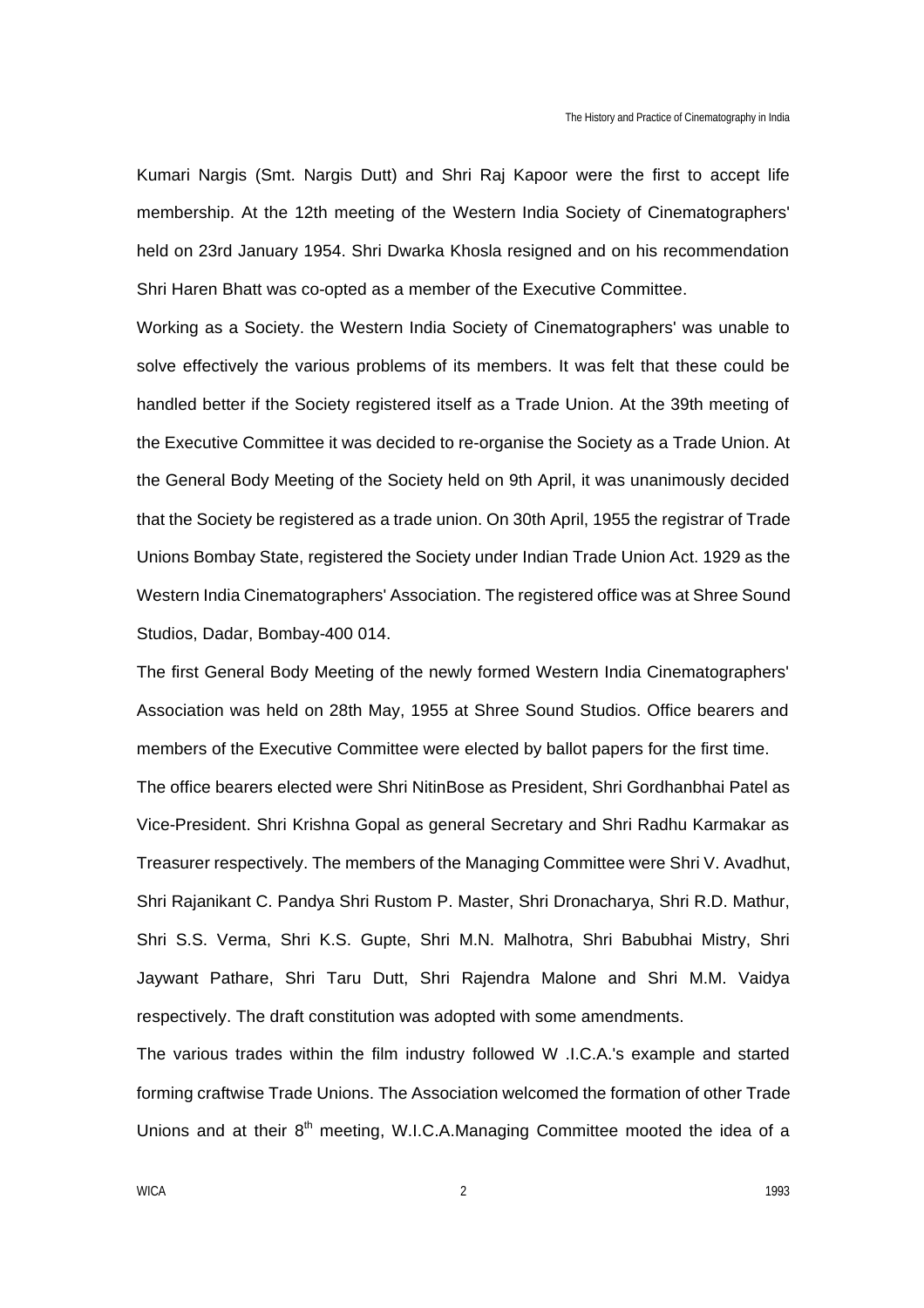federation of all film craft unions in Bombay. On 28th February, 1957 a federation of Western India Cine Employees was formed. Shri Nitin Bose was the first president of the Society and also the first president of the Association. Regrettably he was unable to serve out his term and on his resignation Shri Gordhanbhai Patel became the President of the Association. Grateful mention must be made of two long serving bearers, one of whom is no more with us. Shri Krishna Gopal was the first Honorary General Secretary of the Society and subsequently of the Association. He held this office from the first election in 1955 right up to 1970. The following year he was elected President of the Association and was re-elected to his office in 1972 and once again in 1976. Shri Krishna Gopal is also a founder member and past President of the Federation of Western India Cine Employees.

The late Shri Rajanikant C. Pandya was actively connected with the Association for more than 16 years. During this time he served the Associa!ion in various capacities. He was also president of the Association for 10 years. With his passing the Association lost one of its most active members and wisest counsellors.

Special mention must be made of late President, Shri Radhu Karmakar who was elected Treasurer of the Society at the meeting held on 5th September, 1953. Shri V. Avadhut who was elected Vice-president at the meeitng held in 1953. Recognition must also be made of the services rendered by Shri Gordhanbhai Patel and Shri Haren Bhatt, who served in the capacity of Honorary General Secretary for almost seven years. Appreciation must be recorded of the stalwart services rendered by various other members, to mention but a few Late Shri M.N. Malhotra. Shri Bal Joglekar, Shri Dronacharya, Shri Vasant Buva, Shri Girish Karve, Shri R.D. Mathur, and Shri Madan Sinha.

Apart from these many other individuals have rendered yeoman service and contributed to the success of the Association. Space does not permit the mention of all these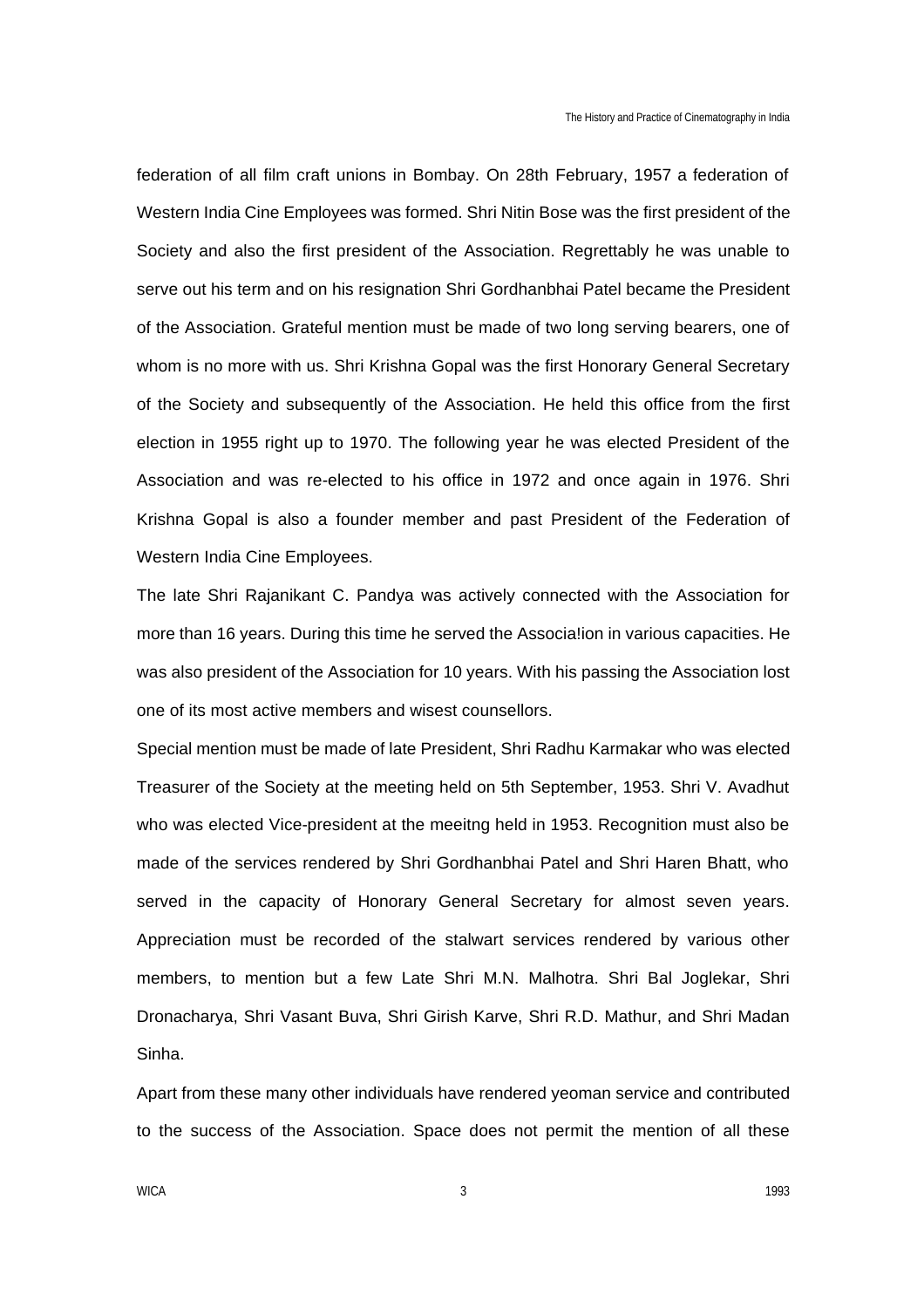individual names. But, they can be rest assured that the Association has not forgotten the contribution made by them.

**\* \* \***

### **Radhu Karmakar - India's ace cinematographer**

- by Bunny Reuben

(from Indian Cinematography, published by Western India Cinematographers Association, 1993)

As far as general public memory goes, everyone thinks Radhu Karmakar's career as a cinematographer began when he joined Raj Kapoor to photograph "Awara" in 1949-50. In reality, Radhu had an earlier phase to his career-long before Raj Kapoor and "Awara". Radhu entered the film-industry in 1936 as a Laboratory Assistant in Calcutta, and after a short while inside the Lab, he came out and became an assistant in the Camera Department. He continued to work as an assistant in the camera department at Sirco and Laxrni Productions unti11946, when he got his first break as a cameraman.

"Kismat Ka Dhani", Radhu Karmakar's first film as cameraman, was a stunt film! Things now began to move faster for Radhu. He came in contact with Nitin Bose and Dilip Dutt, the latter of whom recommended him to Bombay Talkies, where he photographed "Milan" (an early Dilip Kumar starrer) and its Bengali version "Nauka Dubi". The photography of this Bengali film caught the attention of New Theatres and Radhu went back to Calcutta to photograph the Bengali film "Dhrishti Dhah" for them. Radhu came back to Bombay again in 1948 to film a Bengali Picture titled "Marshal Shomar" for Bombay Talkies. The year was 1949.

And Destiny had laid the stage for Radhu Karmakar to meet the man who was thereafter to be the most important creative and driving force behind this humble, quite and softspoken cameraman's career. Radhu Karmakar met Raj Kapoor -- and the rest is history.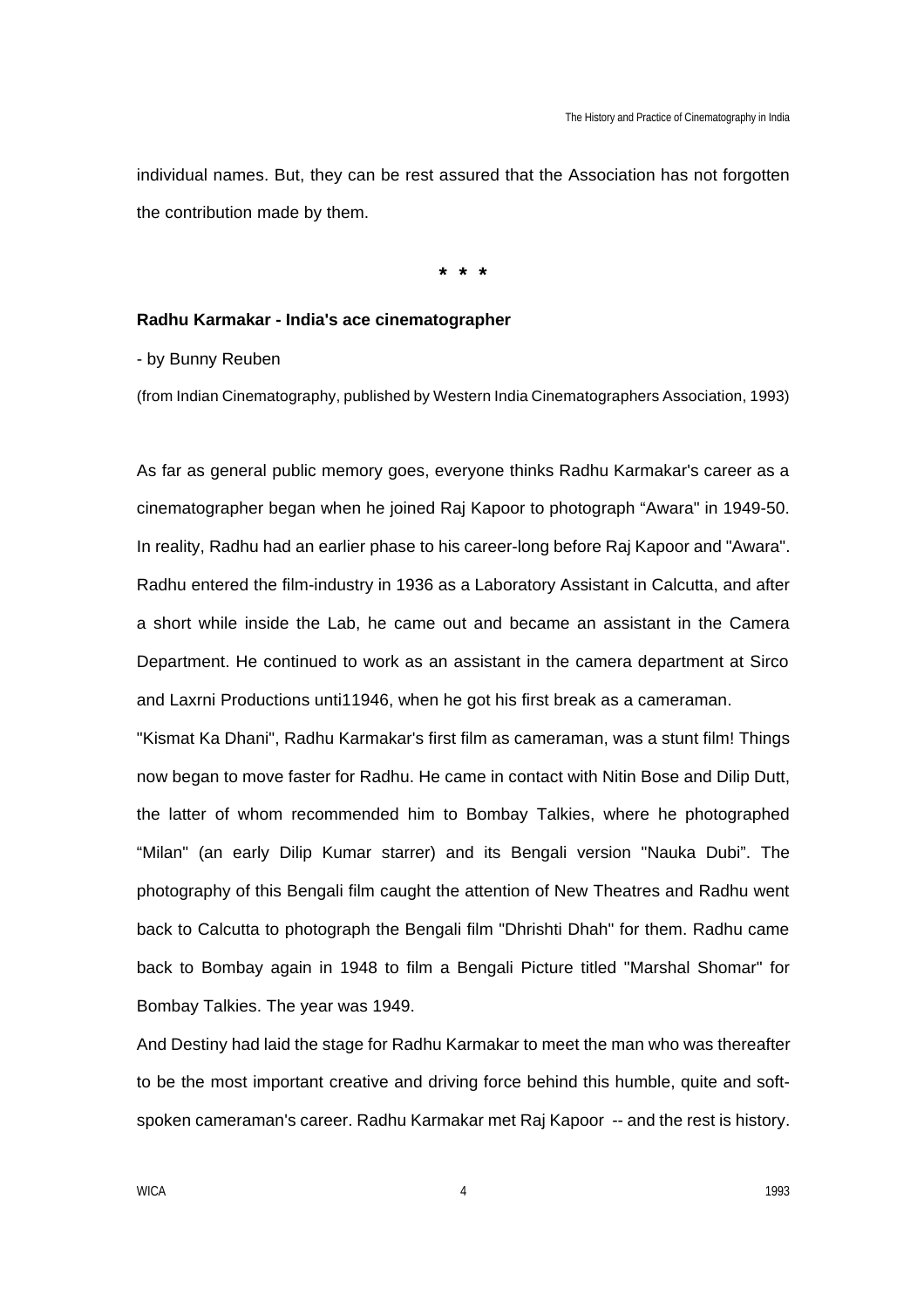Radhu photographed "Awara" and overnight people stopped calling him "cameraman" and began to call him "cinematographer"! The photography of "Awara" elicited generous praise from the critics and Radhu settled down to being Raj Kapoor's permanent cameraman.

Color was coming to Indian cinema, and Raj Kapoor arranged an intensive, six-month study- cum-training course for Radhu at Technicolor Ltd, in London, under the aegis of ace, world- famous cinematographer Jack Cardiff! While in London Radhu had requested Cardiff to take a look at "Awara". Cardiff agreed to watch a few reels and brought his wife along to the screening, which commenced at 10 p.m. --both husband and wife planned to stop the screening after half and hour and go home to bed. But, as the reels of "Awara " began to rewind, the Cardiffs became so engrossed in the film that they sat up till 1.30 a.m. and saw "Awara " from start to finish!

Radhu did not immediately get to film in color because Raj Kapoor made two more black-and- white films then -and it was for "Shree 420" that Radhu won the "Filmfare" Award for best photography (black-and-white) of that year.

Radhu photographed two of Raj Kapoor's most ambitious films, "Sangam" and "Mera Naam Joker", in color. Both films won Radhu many Awards, both major and minor. Subsequently Radhu photographed in colour also "Bobby", "Satyam Shivam Sundaram", "Prem Rog" and "Ram Teri Ganga Maili" winning many more Awards for his cinematography in the process. After Raj Kapoor's death in 1988 Radhu did the photography for "Heena" too, which Randhir Kapoor directed. Apart from his work behind the cameras at R.K. Studios, Radhu photographed some "outside" films too, notably "Milan", "Mashaal", "Be-Imaan", Sanyasi", and Rajendra Kumar's "Aman"' as well as "Love Story".

I came in contact with this remarkable gentleman first as a journalist during the "Awara" days and later became a close friend and colleague as I spent the better part of my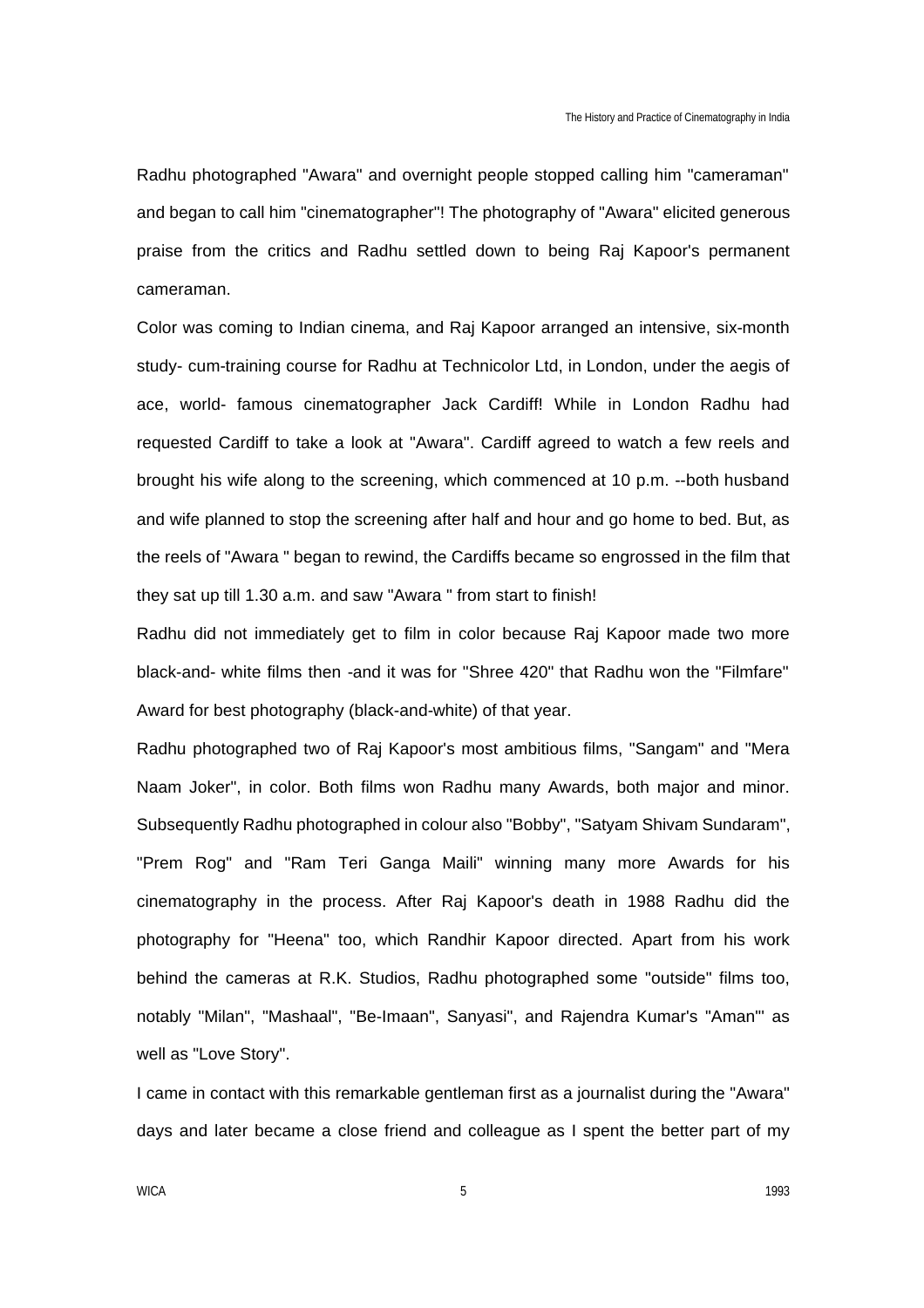working life in close association with Raj Kapoor and consequently became friendly with all Raj's senior technicians at R.K. Raj Kapoor used to proudly describe Radhu as "my eyes" and also gave Radhu his first break as a director to wield the megaphone in R.K. Films' "Jis Desh Mein Ganga Behti Hai". Later, Radhu also directed another film "outside" R.K. - "Harfan Maula". He was also the producer of this film and, having burned his fingers, resolved never to stray from the field of his mastery (cinematography) ever again! After Raj Kapoor's death Radhu not only photographed "Heena" under Randhir Kapoor's direction, he also photographed "Param Vir Chakra" for writerproducer-director Major Ashok Kaul. "Param Vir Chakra" was the subject which had brought Kaul and Raj Kapoor together. Raj had wanted to make this film himself but an untimely death left so many of his dreams unrealised. Most tragically, it was in the midst of shooting "Param vir Chakra" that Radhu Karmakar died suddenly and tragically --in a fatal car accident on October 5, 1993, while returning to Bombay from the location shooting of Kaul's film.

Radhu Karmakar's name will rank amongst those of the most accomplished cinematographers in Indian cinema, ever. He was the proud receipient of two National Awards, many "Filmfare" Awards, Film Journalist Associations Awards and many other Awards and Trophies. He was also a long- time member of the British Cinematographers Society and one of the Founder Members of the Western India Cinematographers Association. He served as its President from 1977 till his death in 1993.

With his departure from this world the Indian film industry has lost one of its most brilliant and dedicated technicians. Radhu was a very great cinematographer, but, above all, he was also a very wonderful human being.

**\* \* \***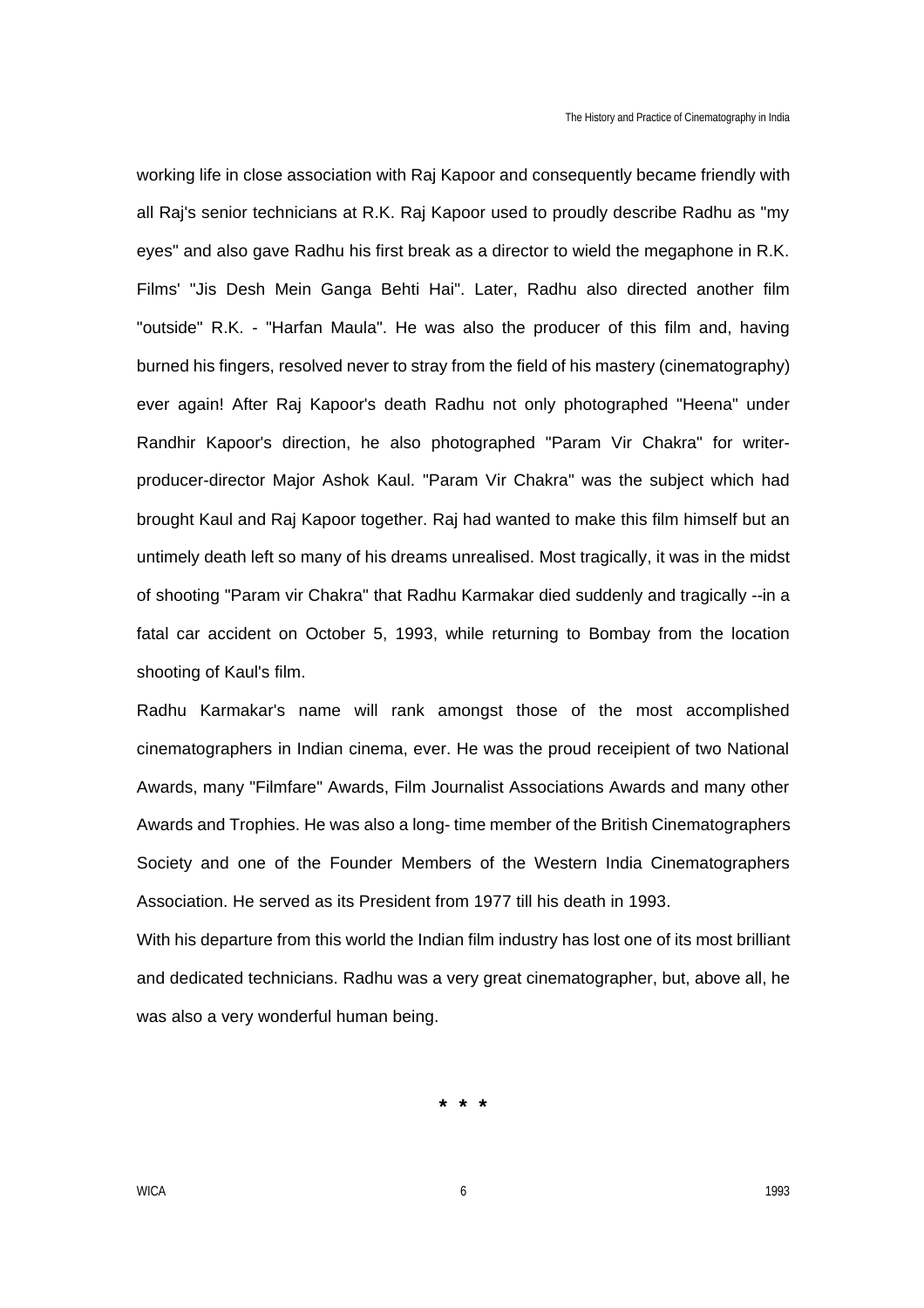### **A Lantern and A Lamp**

### - by Dilip Gupta

(from Indian Cinematography, published by Western India Cinematographers Association, 1993)

Creating actual effects of light source I had the opportunity to work with great masters and stalwart directors like Nitin Bose, Debaki Bose, Pramathes Barua, Hem Chander, Phani Mazumdar and Bimal Roy. While all of them had outstanding merit and expertise, I enjoyed most working with Bimal Roy. Bimal Roy, being a veteran cinematographer had the vision and creativity to narrate stories through the lens of the camera.

As you all know I was the Director of Photography of Bimal Roy's super-hit '*Madhumati*', for which I was honoured with the award for Best Photography by Filmfare and Bombay Journalists' Association. I would like to share a few reminiscence of the kind of interest and pain I took in making this film. From the very beginning, I made it a point to attend the story and script sessions regularly with Bimal Roy, Ritwick Ghatak, Salil Chowdhary and Rajendra Singh Bedi. Despite being fully equipped with the story and script, I still faced difficulties in lighting up the set but soon I solved the problem and went ahead with the shooting.

Photography is a vast subject with a limitless horizon. Despite my 58 years experience as Cinematographer, I still consider myself a student of Photography. Actually. I learn something new, every shooting day, while composing and lighting the set. My style of Photography is a little different from others. I believe in reality and always try to light up a set according to the mood of the scene. I strictly follow the light source while lighting up the scene. Of course, I enjoy artistic licence in lighting and camera angle to make the scene effective.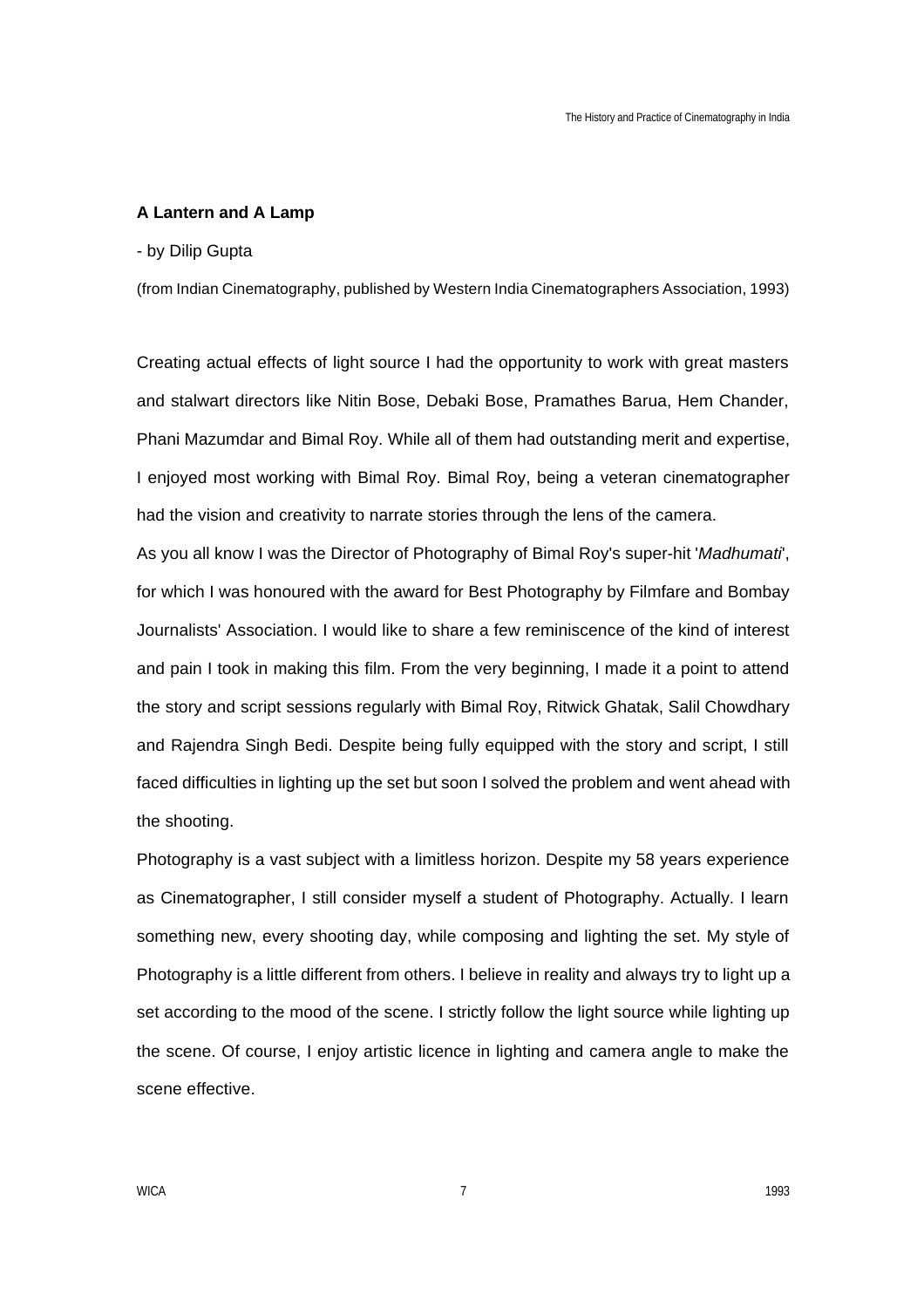I shall describe briefly a few scenes from *Madhumati* where I created the actual effect of the light source from a lantern and a lamp.

- 1. Night scene: When Dilip Kumar and Tarun Bose knock on the door of the Mahal, a watchman opens it, carrying a lantern, in his hand. As he lifts the lantern, the faces of the visitors as well as the watchman are gradually lit up, as if the light source is the lantern.
- 2. Night Scene: Dilip Kumar with the easel is painting Madhumati's portrait. There is a lamp on the table near the easel. Vyjayantimala enters and sits in the foreground. Dilip kumar lifts the lamp and walks up to Vyjayantimala. Here the light source from the lamp was created very effectively - even in motion the source was maintained.

Half of *Madhumati's* shooting was on location, in Bhawali (near Nainital), Ranikhet and Igatpuri. There were many instances where the outdoor effect of the location was created perfectly, in-doors on the floor .

- 1. The Opening shot of the film-Night Scene: It was raining heavily, when Dilip Kumar and Tarun Bose riding a chauffeur driven car were stranded due to an uprooted tree blocking the way. They discovered a Mahal at a distance and approached it for shelter. This scene was taken in the outdoor of the studio, where I created the actual effect of monsoon weather.
- 2. Day Scene: Pran is on horseback, chasing Madhumati, who is running in order to protect herself through the forest. The animals are running helter skelter, the birds are disturbed & flyaway in fear and panic. This sequence was partly reshot to build up climax on the floor where the outdoor effect was perfectly replicated to match with the location shooting.

A major part of the shooting was shot at Bhawali where the hills had a forest of closely growing chir trees. The entire forest ground was covered with dry golden colored chir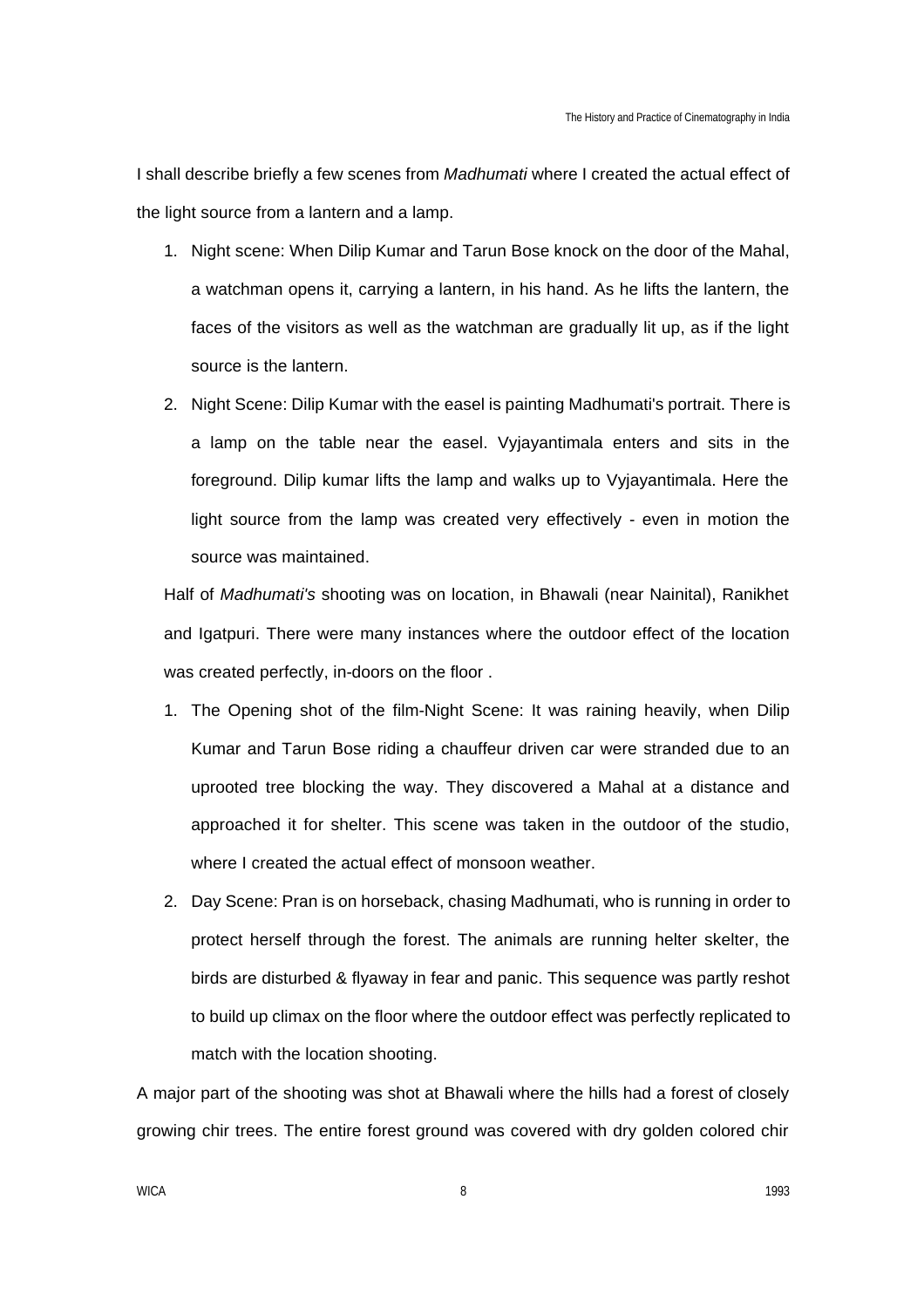leaves, which added beauty to the location. Most of our scenes and songs, including the theme song '*Aa Ja Re, Pardesi*' were picturised there.

Bimal Roy was a very serious and conscientious worker. He was concerned about quality and not quantity. He would not leave the scene until he was satisfied with the technicalities and performance of the artists. If he found the slightest fault after viewing the rushes he would immediately call for re-shooting and this time, instead of going outdoor, he would ask the Art Director to erect the outdoor scenes inside the studio floor, or in the outdoor of the studio. Being fully aware of his quest for perfection, I consulted the Art Director Sudhendhu Roy, and suggested that we carry dry chir leaves in dozens of gunny bags and a few small chir tree to Bombay by truck. Sudhendhu Roy appreciated my idea because he also knew Bimal's nature. After the location shooting was over and we were back in Bombay, as was expect - ed, after viewing the Rushes, Bimal decided to reshoot. quite a number of shots from theme song 'Ah Ja Re' and several other scenes. He ordered Sudhendhu to erect the set inside the floor handing him over some still photographs of the location. Sudhendhu was fully prepared because he had all the materials in hand. He moulded number of chir trees from the real trees and erected the set according to the stills. The set was so perfect, that it gave us a feeling of the actual Bhawali location. It was now my turn to show my abilities in matching the shots with outdoors. I got the sky in the background painted off-white and used big unit arch lamps for lighting the set and maintained the continuity of the outdoor location. I also maintained the same exposure as outdoors. *Madhumati's* indoor and outdoor matching was so perfect that nobody could make out, one from the other. I got full cooperation from my dearest friend Bimal Roy throughout the making of the film *Madhumati* and I must admit that my success was largely due to him.

**\* \* \***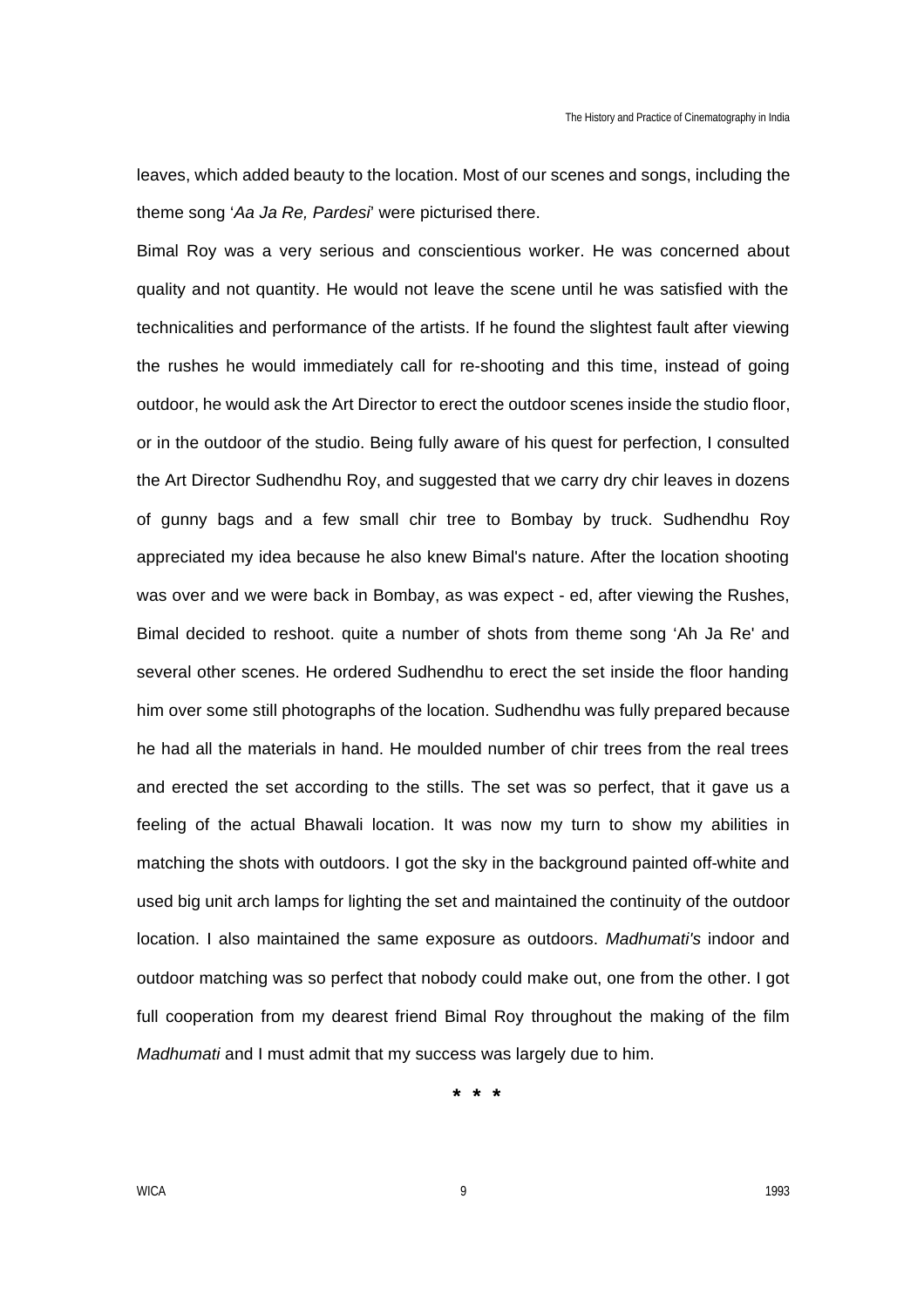#### **It's All Wild Jumboree of Noise**

- Conversations with Dilip Kumar

(from Indian Cinematography, published by WICA, 1993)

Adeep Tandon: *Having worked with veteran cameramen and now young technicians, do you see any difference between two different schools of technicians -those who believed in absolute perfection and those who are always in a hurry?* 

**Dilip Kumar** : Everybody is in a hurry. Not only the technician. The Star is in a hurry. The Producer is also in a hurry. The traffic is in a hurry. This is the 'hurried' age. No doubt the modern technician too would like to have reasonable facilities and time to do his job well. Sometimes these conditions are thrust upon him. Instead of covering certain things from a qualitative point of view he is also forced to deal with the quantitative aspect of the merchandise. And that is, I think, his handicap. But there are so many innovations now as far as the quality of film, of the negative, of various kinds of lenses, opticals that they can achieve much more than our colleagues of yesteryears. We cannot ignore the tremendous technological strides made both in the sound track and negative, rawstock, lenses and effects that are available. Yes, he has to work fast. To work fast. he has several. compensatory elements at his disposal. But I wonder if he always like to work fast. He would like to take little time to enhance the quality of his work.

# Adeep Tandon: *Don't you feel that photography can enhance your performance? Do you ever discuss the lighting pattern with your cameraman?*

**Dilip Kumar:** A lot depends on the quality of the negative and also the bath through which it has to be processed. Notwithstanding that, assuming that a picture is shot on a good negative and it is properly developed, lighting is of prime importance. I wouldn't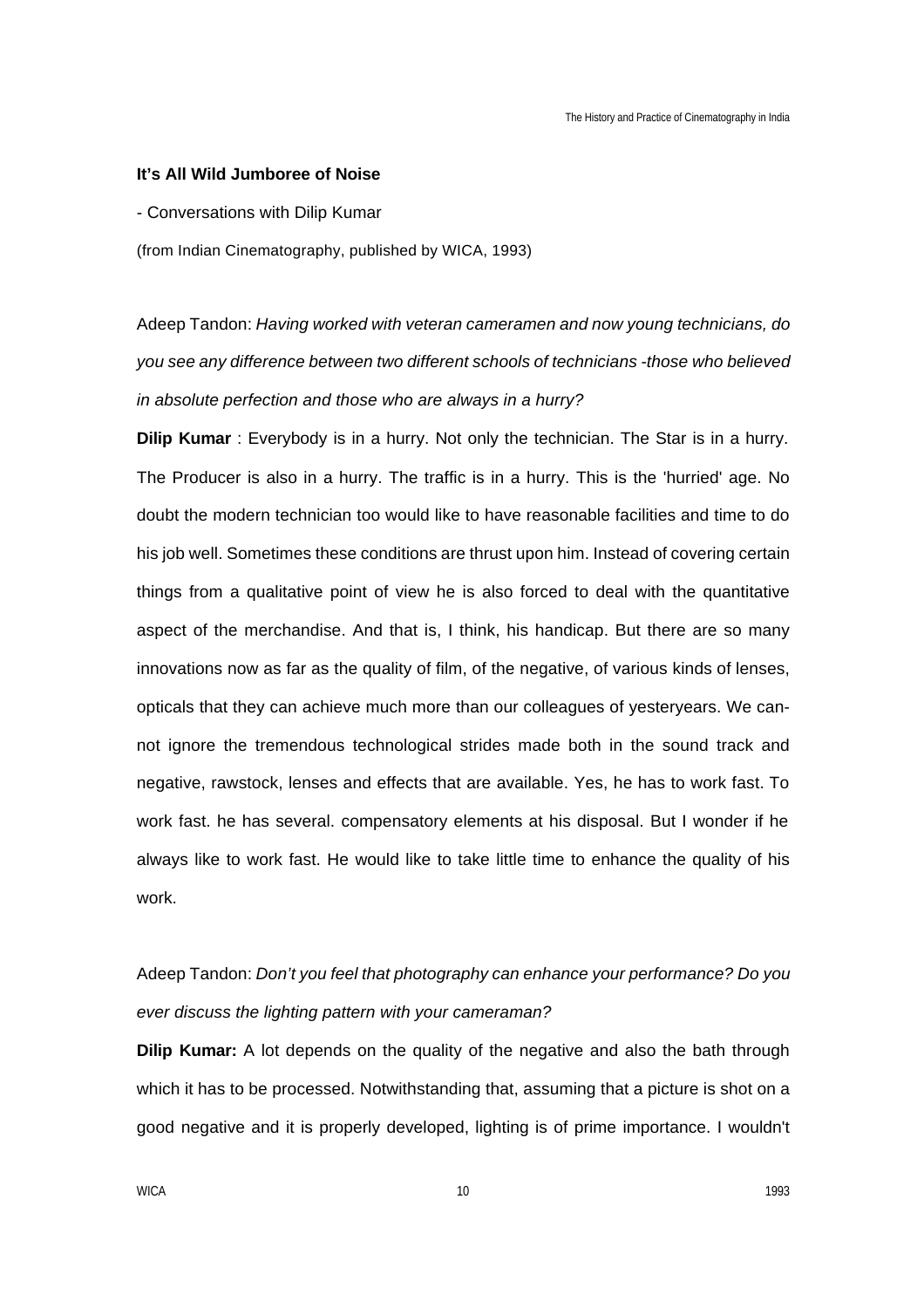discuss lighting in an environment where it did not matter much. But in units where it matters I would like to pick up something from the cameraman and perhaps discuss with him. I always deal with the scene as a whole rather than isolated shots. Cameramen have always been close to me, like Kamal Bose. (Dwarka) Divecha and Fardoonji (Faredoon Irani) used to be very close to me. The same was true of Nitinda (Nitin Bose). I would ask them about the highlights, and effects of the shades, the background. Sometimes we don't need to highlight the background. If the wall is there you just highlight the face and diminish the impact of the elements on the wall, or maybe the sidelight or the frontlight. I'm a student in that respect. I don't give instructions but explain and I'd like to know if a certain scheme is being followed. So often I have asked Kamalda (Kamal Bose) about the element of shade being applied, about shadows being enhanced. I have to go by his verdict. I'm not expert in identifying qualitative lighting. But I am much concerned and I know good lighting is extremely vital, particularly where shades of emotions of dramatic thrust is to be achieved.

# Adeep Tandon : *One who has always strived for perfection, what do you have to say about 'discipline' in today' s film-making?*

**Dilip Kumar:** Even when I entered the film industry there were certain problems in this respect with the producer or the director. I must admit that they have become far more acute now. Some of today's artists are very talented. But they could achieve more if only they dedicated themselves to the undertaking. It is not just the attention during the course of the shot, lot of it goes before the shot is taken or lit up. A great deal depends upon discipline. I find working these days, there is much laughter and wisecracking between the stars and others. The sets are far noisier. I must admit that it put me into a great deal of discomfort. But the fact that some people may have a surface talent - you know what I means by it - does not necessarily imply that they should come to the floor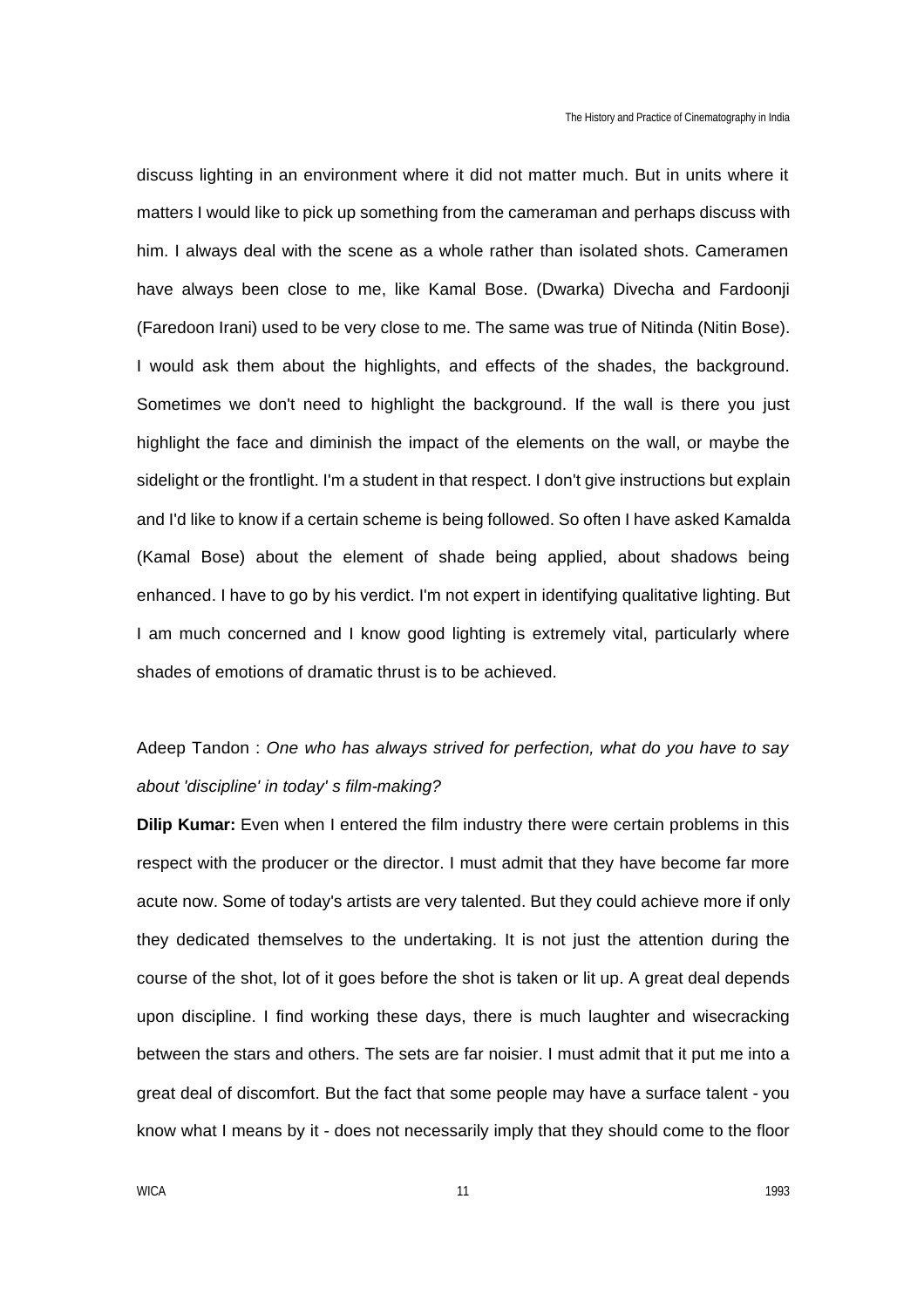or in front of the camera with a casual air and make very light of the work. Maybe they can do it or get away with it but there are others who have to concentrate. And if everybody has to talk and if people are laughing or joking, the technician and the soundman have to shout in order to convey their instruction to the lighting man. So it's all wild jumborie of noise. Kamalda has told me so many times "Yusufbhai, I won't be able to reach over to the man who is there on the plank or the fellow who is there on the light or the reflector". Often on my own set I sometimes loose my cool and I shout to stop this - what are we, in a fish market? What are we doing? And for a little while it is as it ought to be. It is important even for studious actors because on the floor he is the person of prime importance. He is the one who is going to spell out the dialogues. He should realize that to maintain the serenity and precision in work, it is important that we have reasonable amount of quietitude. I don't say that everything should be absolutely still and frozen. I have watched many a shootings for long stretches abroad where men just gesture to each other and talk in soft low whispers, Even that is not desirable. This is a problem that creates operational difficulties, both for the actor and the technician.

**\* \* \***

### **Working in Tandem**

### B.R. Chopra

(from Indian Cinematography, published by WICA, 1993)

You have doubtless seen a Tandem bicycle. A Tandem bicycle is a double bicycle with two seat and double pedal. Two persons can ride it and together make it a single effort. The relations between a Director and a Cameraman are identical - they make a technical team working in absolute harmony to shape a Motion Picture to look like a single effort.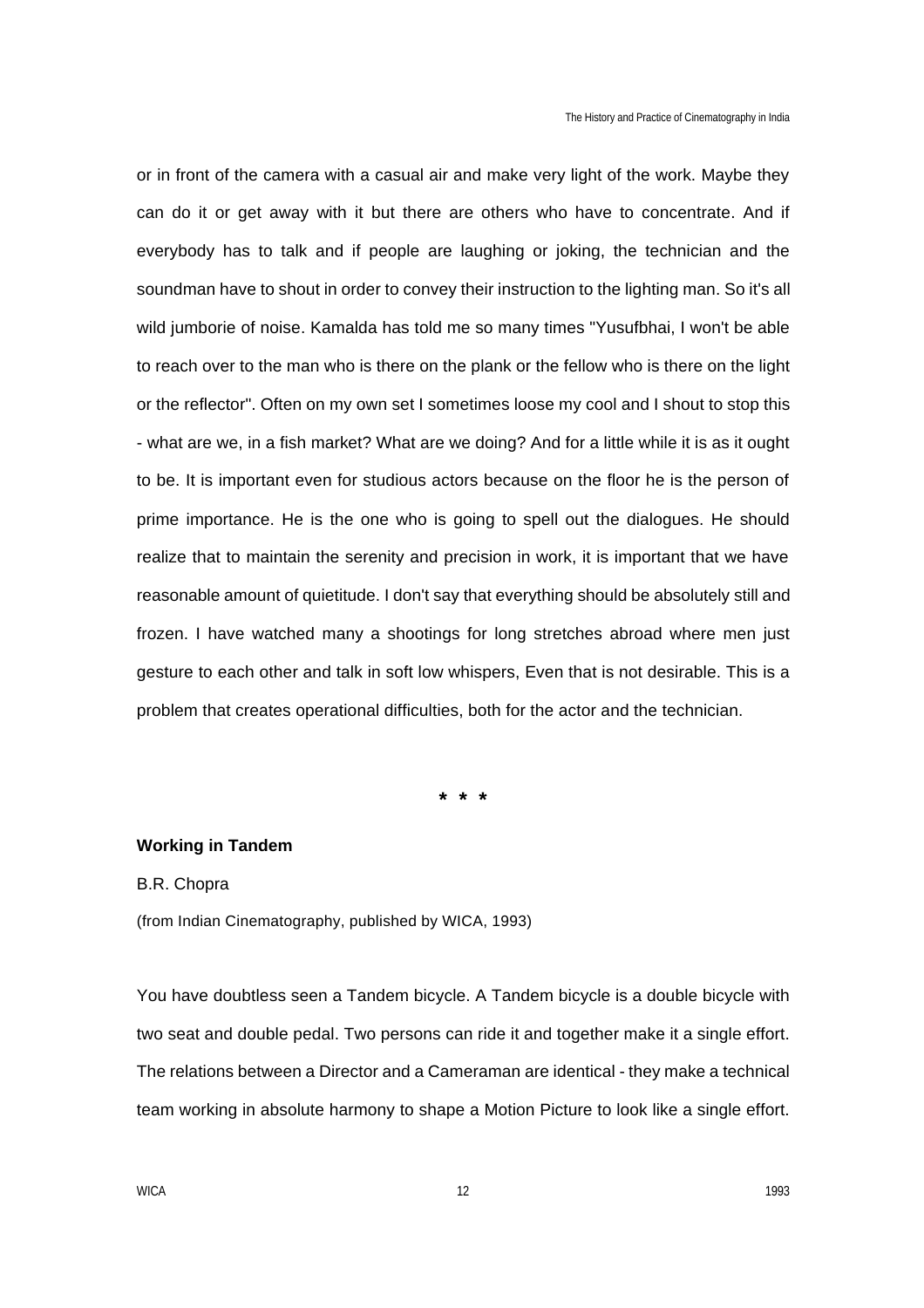Once upon a time -long ago - in year 1951-52 when I had made only one picture - *Afsana*, I was sitting at Taj Mahal Lounge taking tea. On the next table were two persons not quite known to me. But when they addressed each other I came to know that one of them was the famous Indian Cameraman Falli Mistry and the other was the world renowned Ernie Heller of "*Gone With The Wind*" fame who had come to India to direct the camera for Sohrab Modi's 'Jhansi Ki Rani'. It appeared Mr. Ernie Heller had seen picture 'Anjaan' of Falli Mistry, and the discussion was about the intrinsic merits of the same picture. I remember to this day the words that Ernie Heller used in describing 'Anjaan'. He said that the picture's photography and camera work were simply superb but in totality the camera work was a little too heavily weighted against the story. He said - if after seeing a picture one were only to extol cameraman then it is clear that the picture on the whole is not good.

Photography is meant to tell a story in visual images - it cannot arrogate to itself the task of dominating the subject. Cameraman and the Director have to work for only one goal that of making a good picture where direction and photography mingle imperceptibly to create a sense of absolute harmony. I used the word Tandem because it was used by Heller when he said that the director and cameraman had to work in tandem without one trying to overpower the other. The director is incharge of the script - the cameraman has to describe it in terms of images. Which means that visual images have to be true to the spirit of the subject. The cameraman does not have the right to impose his personal mood on the subject and though sometimes the cameraman is tempted to introduce some extraordinary compositions and bring in some highly attractive mood shots, it can be prejudicial to the overall basic structure of the film.

A good cameraman does not come with any preconceived notions. He has to merge his identity with the identity of the subject and work hand in hand with the Director, translating faithfully the scenes as conceived by the Director. I do not mean to say that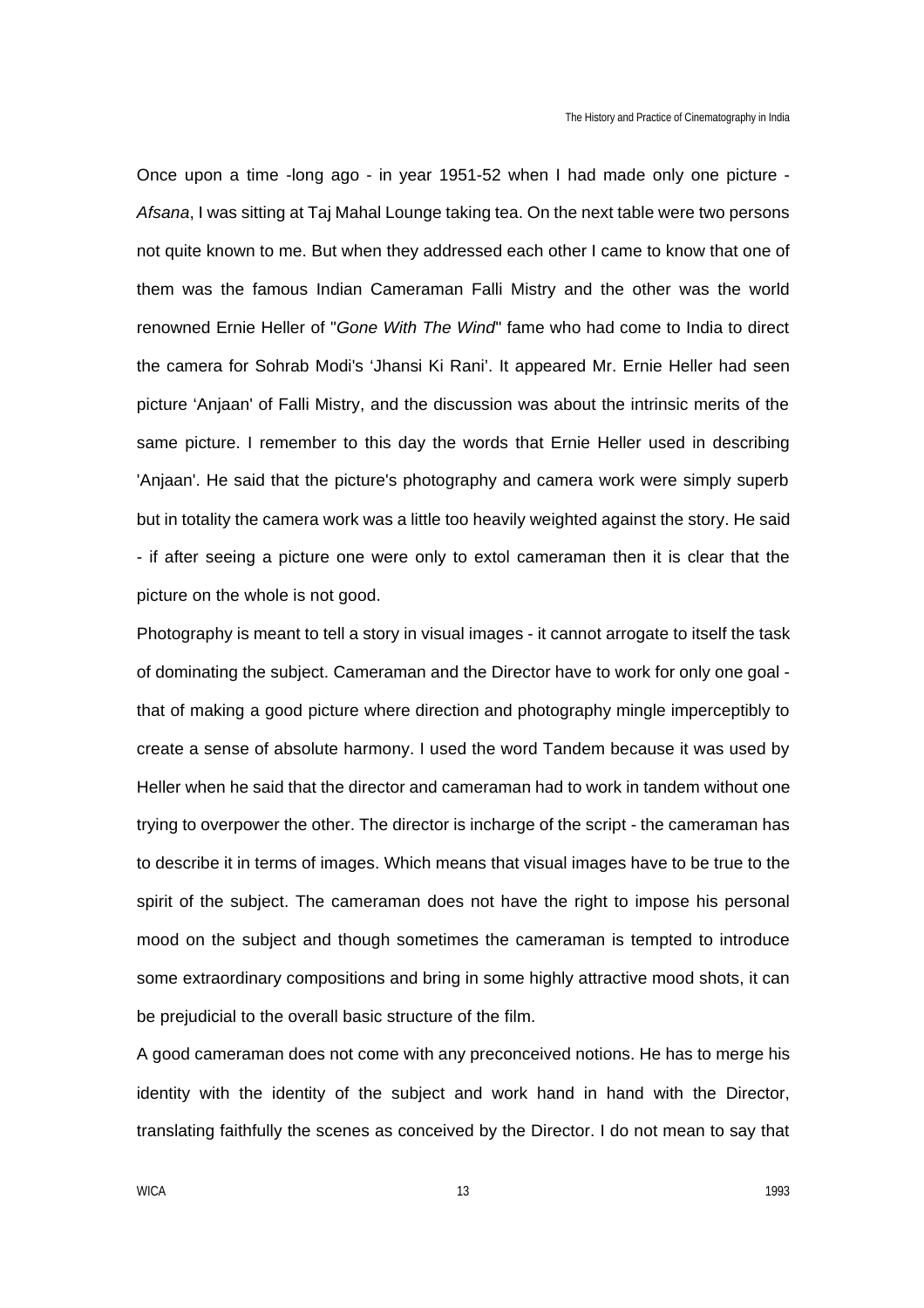the cameraman has no personal identity or that he cannot make a contribution to the subject. He has a definite identity of his own and he has to make useful contribution but within the confines of the subject. I know how Dwarka Divecha, a very talented cameraman used to quarrel with Kardar. "Don't tell me where to place the camera - tell me what result you want. Allow me to be useful to you." Kardar himself had good camera sense but I know how he used to submit to the artistic genius of Dwarka Divecha. And we all know this team of Kardar and Divecha turned out some very brilliant pictures which were a photographic delight and otherwise also artistically and thematically satisfying.

I have seen Avdhoot quarrelling with Shantaram who was also alleged to have a very good camera sense. But I always found him submitting to the judgement of Avdhoot and together they turned out some of the most outstanding pictures. One could see the basic understanding between the Director and the Cameraman in creating the proper atmosphere for a picture, which alone is the criterion of a technically balanced movie. When I talk of atmosphere I mean to suggest that every subject has to have its own atmosphere. A family picture is different from a suspense picture. '*Mahal*' and '*Andaz'* could not be given the same treatment. '*Chandni*' and '*Lamhe*' had to look different. '*Lekin*' could not be treated like a usual social picture. It has the uncanny atmosphere of a mystery picture and it is to the credit of Manmohan Singh that he captured it admirably. It is said and may be with some basic truth that Cameraman does not make a good director. This also has been belied. Bimal Roy and Nitin Bose did make good directors. Well, there may be some cameramen who did not really click as directors. The reason is not far to seek. The cameraman - director has to forget that he has principal qualification in photography. He has to change his total physiognomy and present himself not as a mere photographer but principally as a story teller. The cameraman in him has to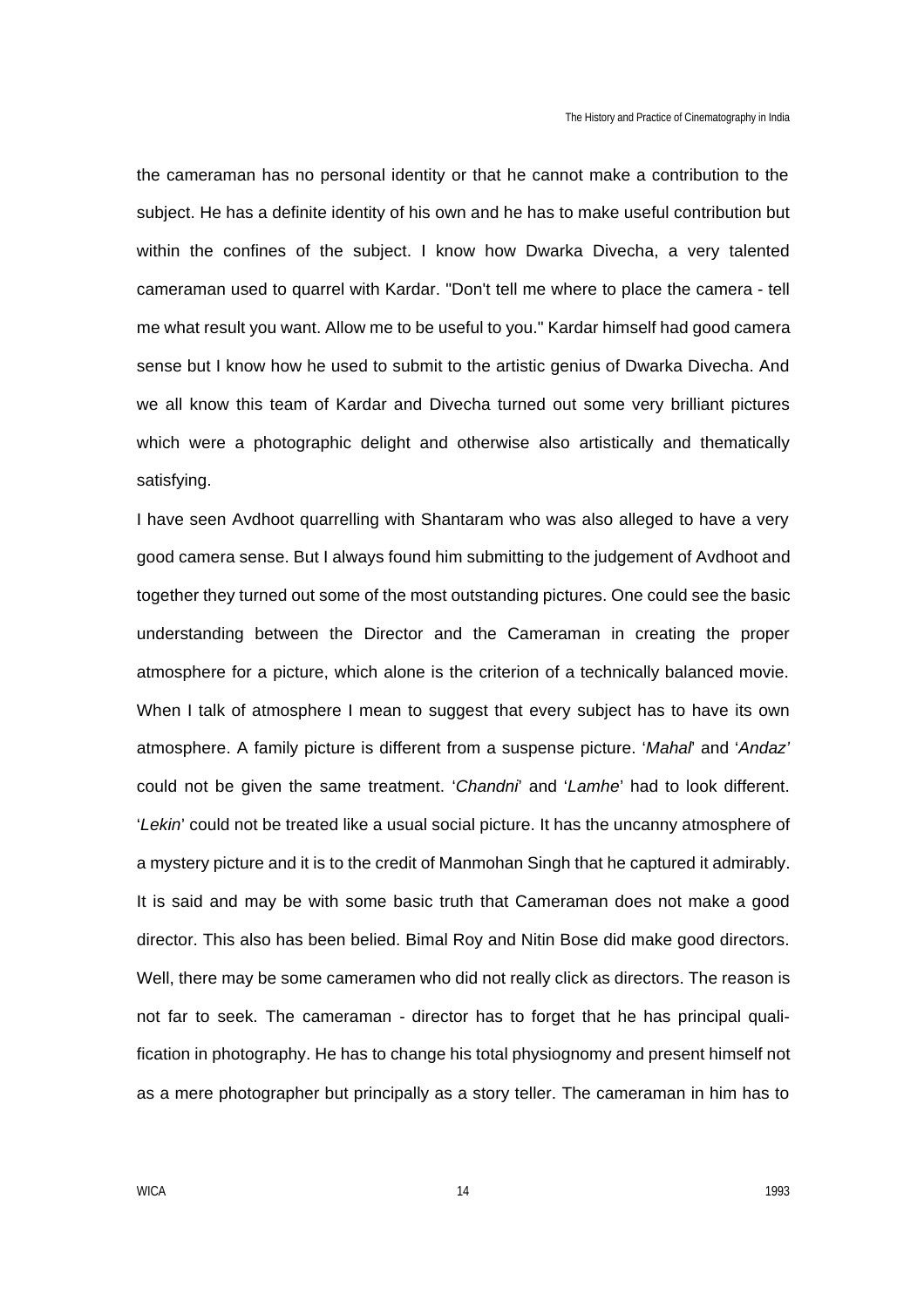occupy a secondary position. He has to create a sense of harmony of two artistic expressions within his own self.

The most important requirement for a harmony between cameraman and director is to appreciate and understand the basic need of a story, its type, its style of making and above all its atmosphere. Making a film is to create a basic understanding between two artistes who have their own individual style of expression. That is why we find that successful producers have by and large tried to remain faithful to their cameramen and gave them a place of respect in their pictures. Because to create understanding is difficult and once it is created it is better to improve on that understanding and create a fusion of artistic temperaments. Most important thing in filmmaking is to create a sense of unity and harmony among the various departments engaged in the telling of a story on celluloid. Whether it is Director and Cameraman or Director and audiographer, a director and his script writer, director and his music director, a director and his art director, a director and his action coordinator, a director and his dance master - it has to be a homogeneous team with Director as the revolving common factor. The Cameraman and the Director must therefore work in tandem to create a motion picture which brings out the genius of the two artistes making it look like a single minded spectacle of an inspired product.

**\* \* \***

### **We Back The Man Not The Project**

Conversations with Govind Nihalani (from Indian Cinematography, published by WICA, 1993)

Opender: *At this stage of Indian Cinema, what is the status of Indian Cinematography?* **G. Nihalani:** We are going through a fairly exciting phase as far as our cinematography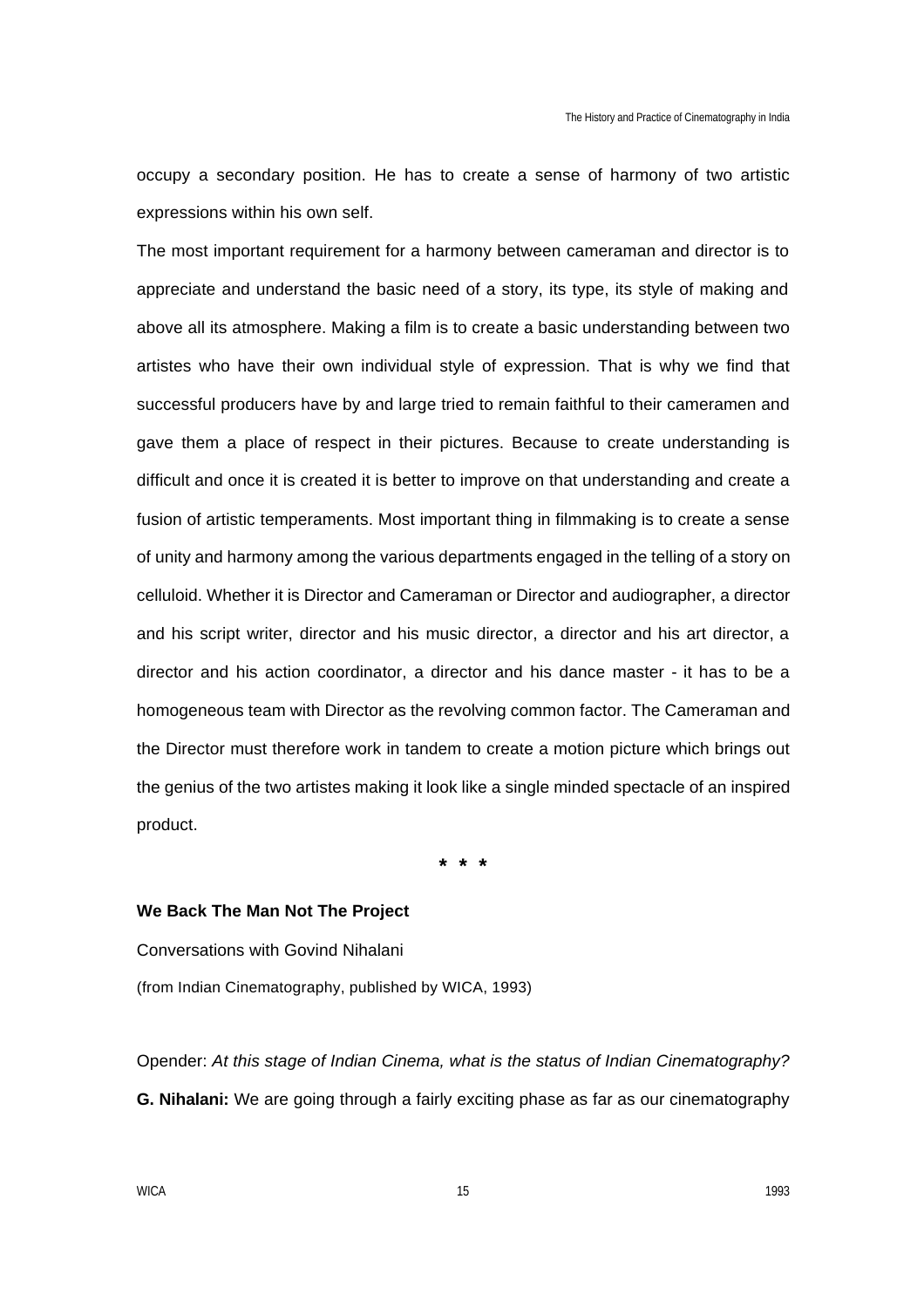is concerned. The Government policy has become more liberal during the last four or five years. Easy inflow of technology, availability of latest lenses, films etc. You can see the latest films in theatres, on video tapes & laser discs. All this input stimulates the imagination of a cinematographer, creates an ambition to tryout new things. Younger cinematographers particularly are responding beautifully to that kind of stimulation. See the work done in Madras by cameramen like Santosh Sivan, Sriram and Rajeev Menon. You can see the influence of contemporary American Cinema not only in terms of direction but also photography - the way lighting is used, strong backlights with soft fillers. The new look is coming and we are passing through a phase where new themes are being tried out. In a way we will arrive at something which could be termed as distinctly Indian style, though it is increasingly difficult to talk of an Indian style because the globe has really become a village and you can't say this is mine and there is no influence on it of anybody else.

# Opender : *To what extent the infrastructure which contains processing, raw stock etc. support this kind of resurgence in Indian Cinematography?*

**G. Nihalani:** As far as infrastructure is concerned, much needs to be done. Though we may have all kinds of negatives but what we don't have is the support raw stock like good internegative, interpositive. We don't have a choice. Our labs, perhaps because there is not much demand for it, are not geared to give us the best quality in opticals, dupe effects. No doubt labs like Adlabs in Bombay and Prasad in Madras can do good optical dissolves through A&B Processing in 35mm. But for 16mm they are not available. But if you want to go on the optical printer the results are far from satisfactory. The dissolves, the supers and even the titles are not at all satisfactory and what we have not been able to get rid of here is even simple things like dust. It is a major problem when it comes to negative handling. It really pains you when you have taken so much trouble,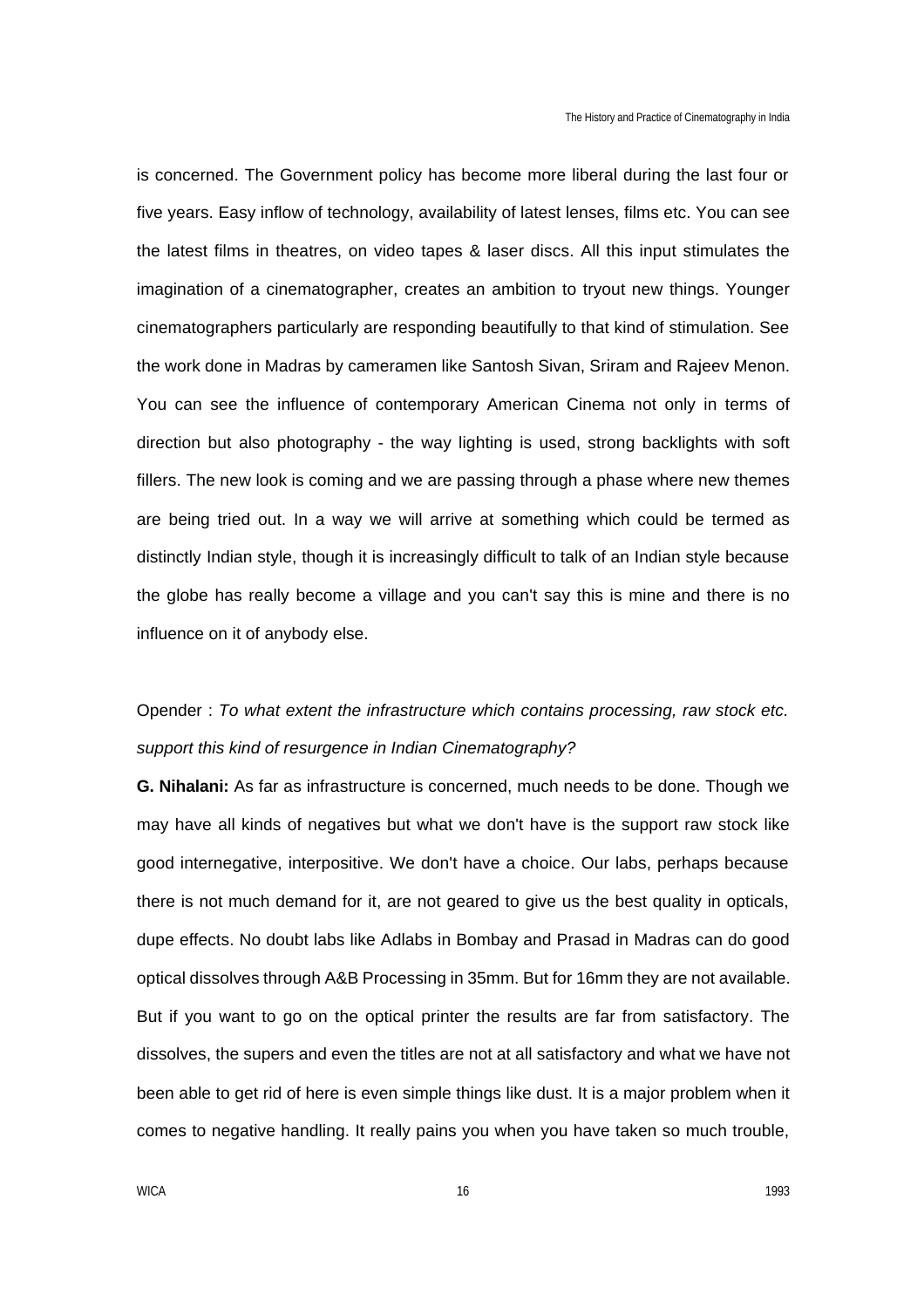invested so much money when you end up with a print which is so full of dust. To get rid of dust you need a certain kind of technology, which is not available here with everybody. We are told that maybe our labs are not dust-proof or we, as it is, have lot of dust in our atmosphere or that our water is not pure or clean. Whatever may be the reasons or explanations, the fact is that we have not done enough. Even where lenses or dolly's like Allemac are concerned they are few and everybody can't afford them. Ultimately the producers, particularly in Bombay, don't attach much importance to these things.

#### Opender: *Maybe their priorities are different?*

**G. Nihalani:** Absolutely. And in this case our cinematographers should keep reminding the producers that quality does matter. See the quality of the print of a Mani Ratnam's film to-day. See the richness of the frames. That itself becomes an element of tremendous enjoyment and satisfaction when you watch his film. The Cinematographphers must take the lead and demand things. They will be refused, to start with. They were refused all these years. But if they insist, if they keep on at it, I'm sure some doors will open.

# Opender: *How do you reconcile yourself to the fact that projection facilities are atrocious in most of the theatres?*

**G. Nihalani:** The important thing to consider is that we can't have everything in an ideal kind of state. Urban theatres, by and large, are not too bad. When I say not too bad, I mean they are not ideal but tolerable. Once you go out of urban centres the theatres are beyond anybody's control. Certain amount of compromise in printing is done which is sad. When you have no control over projection that takes place outside urban areas you can't really worry and get ulcers. Important thing is to get at least the main theatres, the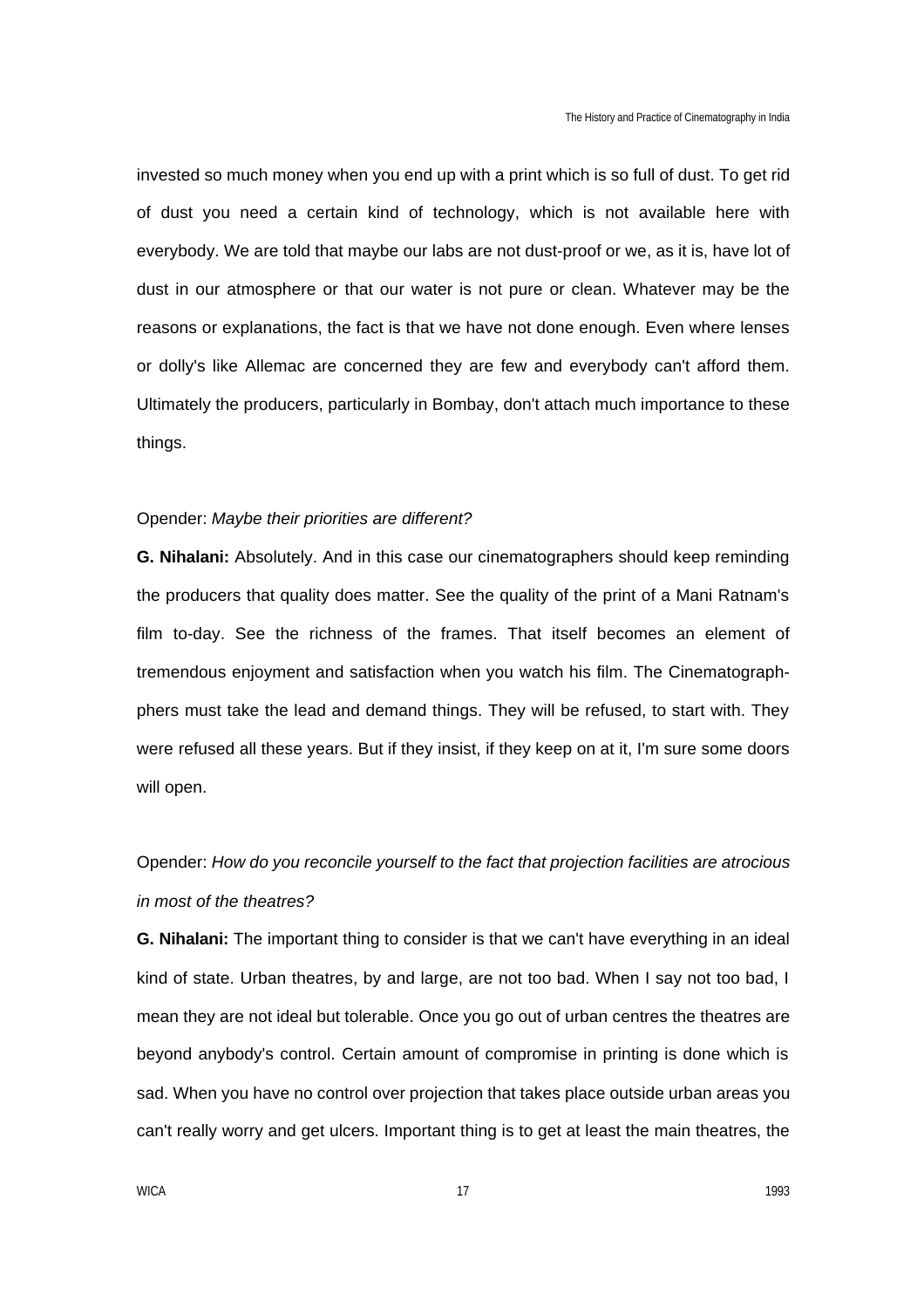urban centre copies supervised properly. Ultimately it is a matter of attitude. If the theatre owner also takes pride in maintaining quality in sound and projection in his theatre, we don't even have to tell him. As it is the theatres are so few and they are not bothered. Theatres are getting filled in any case. So there has been a certain kind of inertia and lack of sense of pride amongst theatre owners. We can't do anything except to make the theatre owner realize that a good projection adds to your enjoyment, adds to your prestige and it does not cost so much.

R.C. Das: *Theatre owners have to renew their license every year. Is it not possible to evolve a procedure whereby license is renewed subject to maintaining minimum standard in projection and acoustics systems?*

**G.Nihalani:** It's a good suggestion. But you know the kind of corruption that exists in our country. No doubt we can study the rules relating to licensing and try to talk to the concerned authorities. We can suggest to them to include the parameters of quality which should be fulfilled before a license is renewed. But people always manage to find loopholes. The important thing is to motivate the theatre owner.

R.C. Das: *It used to be 'Effective lighting'. Now it is 'Flood lighting'. As a cinematographer what do you feel about it?*

**G. Nihalani:** The younger generation is once again opting for 'mood lighting'. Amongst the vererans my guru V .K. Murthy continues with the tradition and amongst the contemporary cameramen, people like Ashok Mehta, Vinod Pradhan, Baba Azmi, Thomas Xavier are trying to bring in a new look to their films. They are exposed to so much on television. There is so much visual material available to get inspired by that now the younger cameramen have become very ambitious and I have even noticed that now the Stars too have become very conscious about photography. They often ask you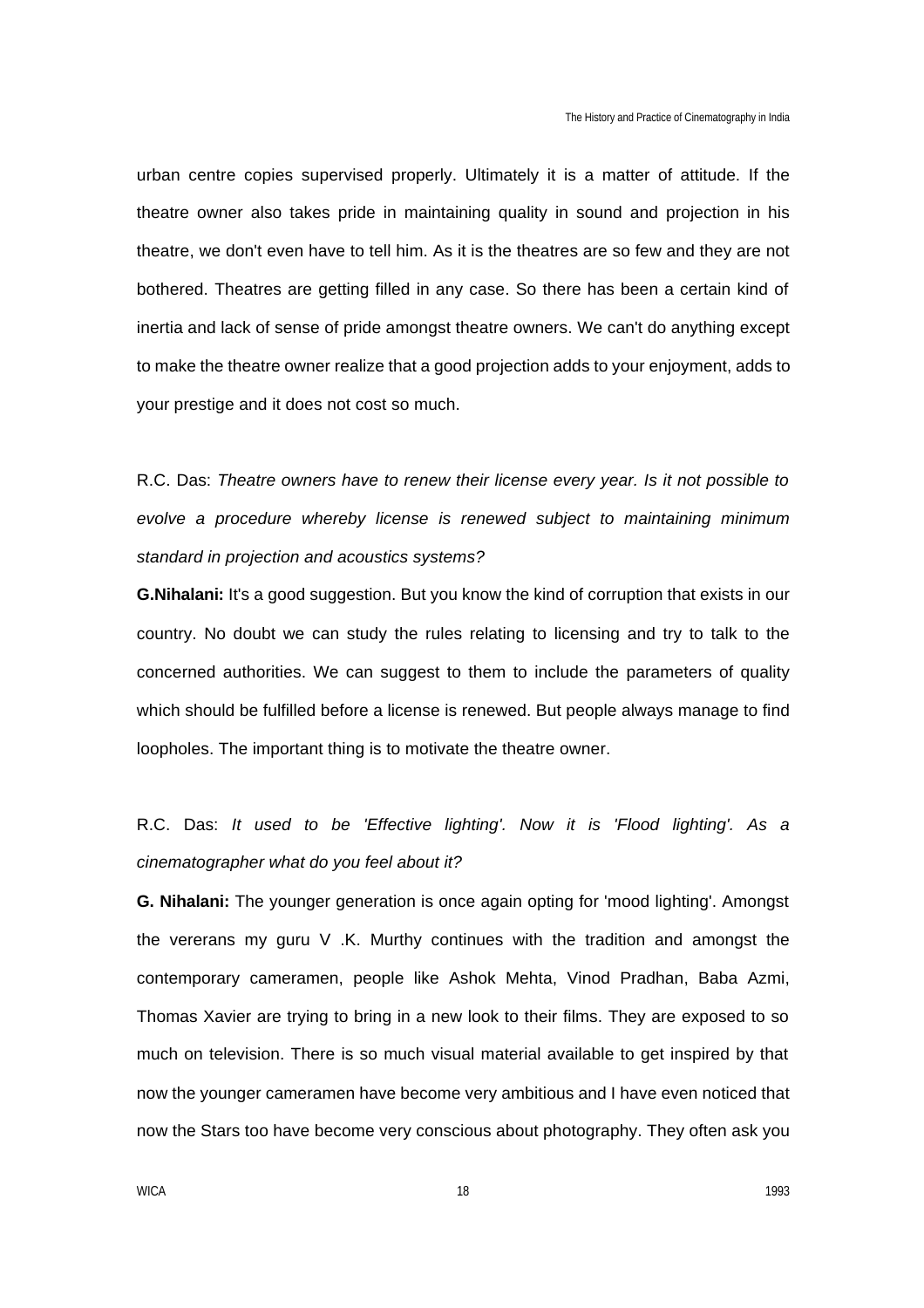"Who is the Cameraman?" We went through a phase when the new kind of camerman were coming in and they had discovered the flood-lit field of the European Cinema and they were trying to re-produce it. But the reverse is also true. We keep on thinking that we are getting influenced by American or European Cinema. In 1980-81I'd been to New York and there I met Nestor Almandros, a very fine cameraman. You must have seen his 'Sophie's Choice', I was taken aback when he asked me "How's that beautiful Indian actress Asha Parekh? Is she still around?" I asked him why he wanted to know about her. It so happened that while he was studying cinematography in France he saw a film starring Asha Parekh and he felt she was a 'beautiful actress'. He also enquired about Subrato Mitra. Though he had never met him he was inspired by Satyajit Ray's 'Charulata' which he happen to see while at the Institute in France. He was stunned by the quality of lighting and photography of that film. Later on he discovered that Mr. Mitra used to make boxes with photo-floods in it and then put, maybe, butter paper to get that soft feel. He himself did something like that and went for a very soft feel in his lighting. At the institute his colleagues thought he had gone crazy. "This is not the way to light it", they said. They were used to the old style. Once they saw the results they not only appreciated it but followed suit. It was a great compliment paid to Mr. Mitra and I remember telling him about this incident. Hence as far as technicians are concerned they are very open-minded all over the world. If you get to see any good work by somebody else, you feel stimulated and we always respond to each other's work. We don't know how our own work is inspiring somebody else just as he doesn't know how his work is inspiring somebody else. This interaction has become very easy now.

Opender: *You have enjoyed critical acclaim as well as audience patronage. You have not been put into any extreme slot. It' s quite an achievement in Indian Cinema.*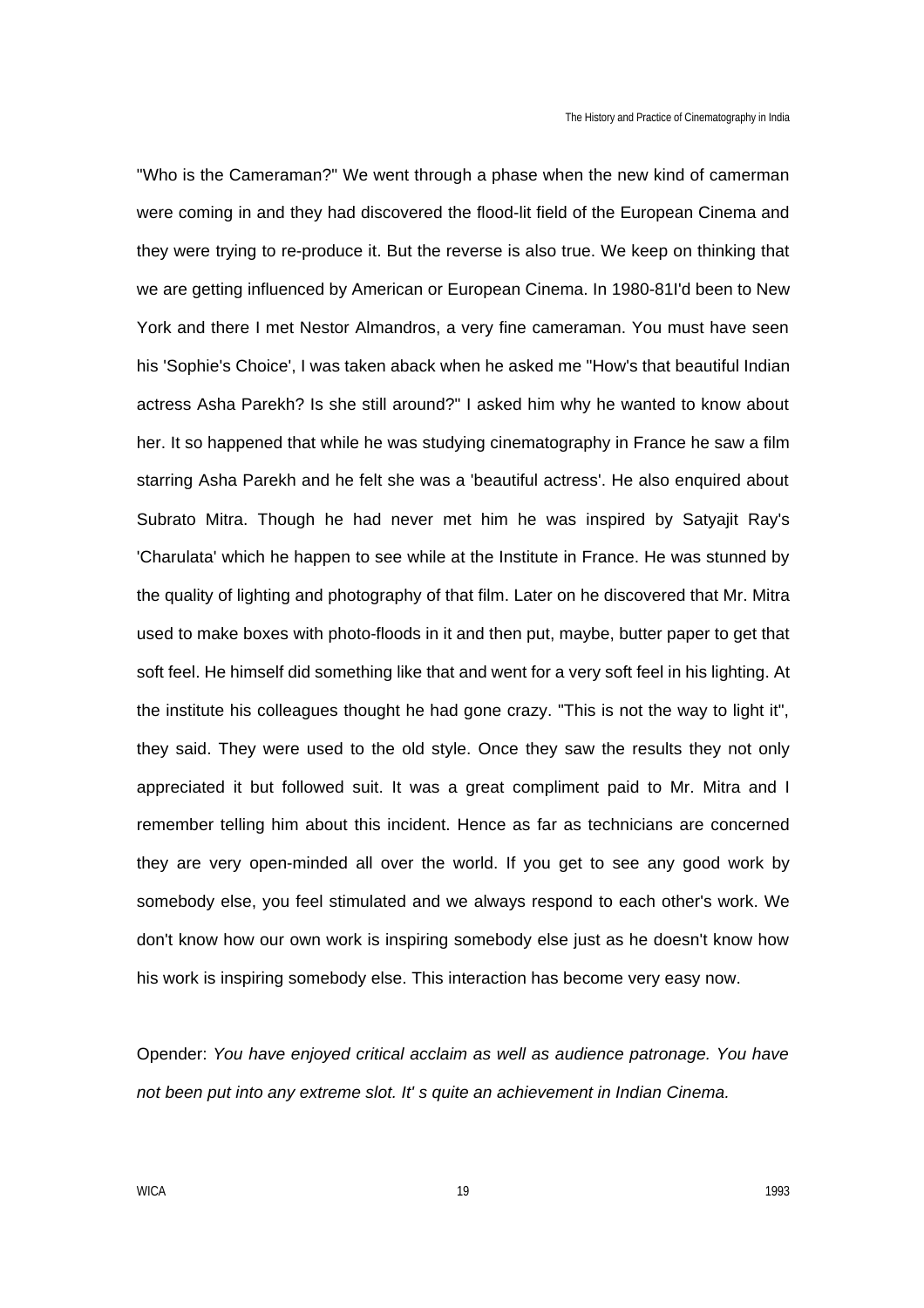**G. Nihalani:** There is no such thing as a compromise formula, or a middle path. It has rarely succeeded. You have to be either this side of the line or that side of the line. The purity of the genre, of the style, has to be maintained. The integrity and the style that you chose to treat your film in have to be maintained. You can't play with it. Each genre has certain tradition, which you follow. You can always break away from it but you've to understand the form. That doesn't mean that you've to make the film only in genre - you can create your own. I would normally not try to compromise or create this little blurring line. I'm not saying that to make a popular kind of film is bad. I'm not passing any moral judgement. If I decide to make a popular kind of film, I will follow the traditions which have emerged after decades of practice of that kind of genre. If you maintain the purity of style then you create and give a personality to the film, which is unique. As a director, I always feel the intensity and sincerity with which you feel concerned about the characters and issues within the film. It gets communicated in your work and audience also gets it. And if the audience also respond to the characters and issues that you have dealt with in the same manner as you have, then the communication between the audience and the film maker is established and the film works. I have had the good fortune of having few films which have worked like that and I have also made films which have not worked. I did a lot of thinking about our popular genre, our popular cinema. We all know our popular cinema has evolved from our folk traditions which include narrative traditions like *'Hari Katha*', '*Raslila*', '*Ramlila*', *'Nacha', 'Tamasha'* where elements of narration, dialogue, choreography and music is always employed in a beautiful mix. The important emotional moments of the film are always highlighted by the stylised expression either through music or dance or both together. It is a very unique form that we have evolved in the sub-continent. I don't think it exists anywhere in the world and one doesn't have to be ashamed of it. It's how this very vibrant and energetic form is made use of. That's important. That is the point of argument. I have discovered that our